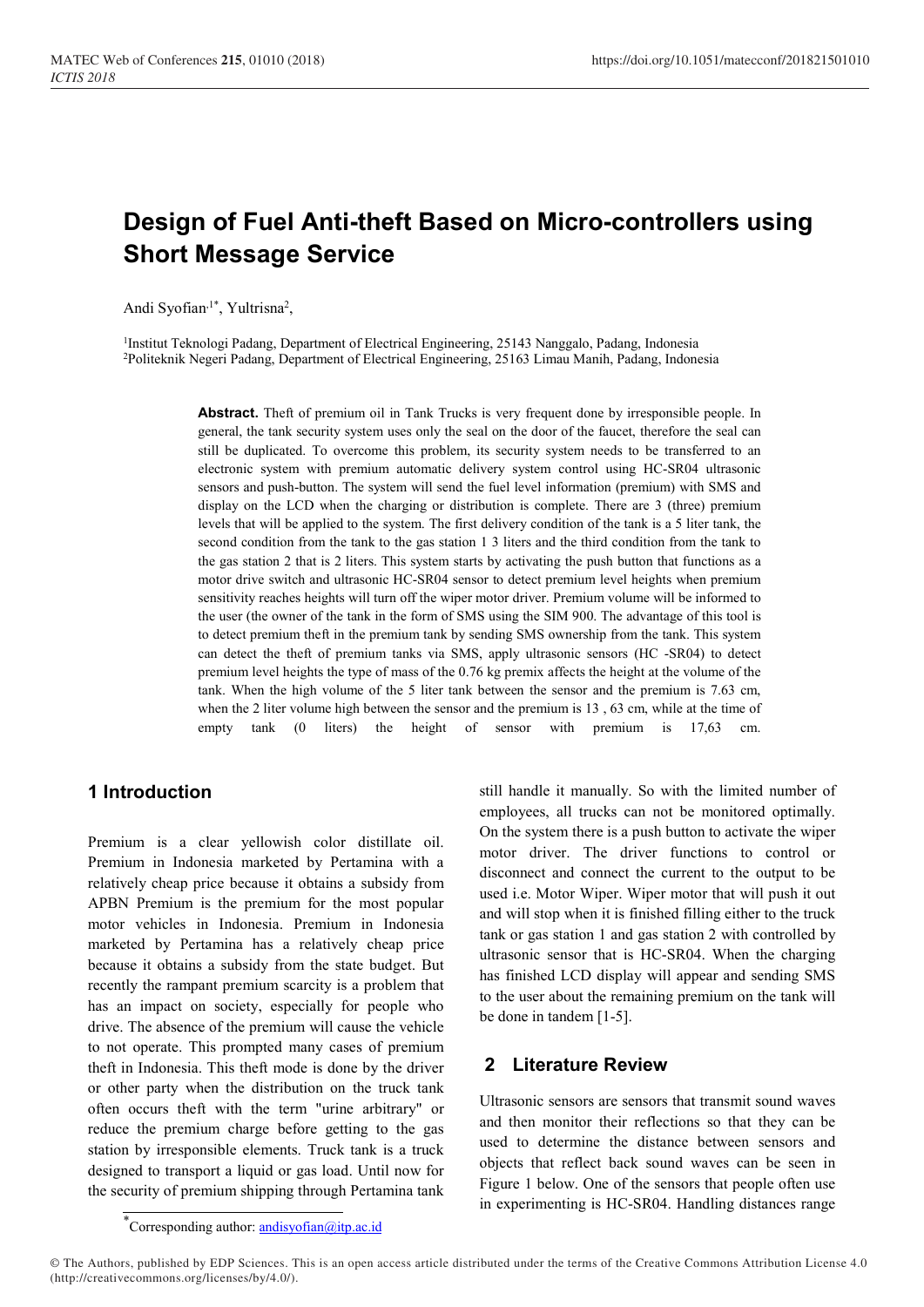from 2 cm to 400 cm, with a precision level of 0.3 cm. Detection angles that can be handled no more 15 °. The required current is not more than 2 mA and the required voltage is  $+5$  V. The number of pins is 4, the details of each pin can be seen in Table 1 below.



Fig. 1. Sensor Ultrasonik HC-SR04

Table 1. Pin configuration on sensor HC-SR04 Distance = Speed  $*$  T / 2

| Pin  | Information                                        |
|------|----------------------------------------------------|
| Pin1 | Vcc (dihubungkan ke<br>tegangan +5V                |
| Pin2 | Trig (to transmit sound<br>waves)                  |
| Pin3 | Echo (to receive the reflection<br>of sound waves) |
| Pin4 | Gnd (connected to ground)                          |

SR04 The distance between the sensor and the object that reflects the sound waves is calculated using the following formula: Distance = Speed  $*$  T / 2.

 Arduino Uno is a microcontroller board based on ATmega328. Arduino Uno has 14 digital input / output pins (of which 6 can be used as PWM output), 6 analog inputs, 16 MHz ceramic resonator, USB connection, power jack, ICSP header and reset button can be seen in Figure 2 below. built on what is needed to support the microcontroller, resources can use USB power (if connected to computer with USB cable) and also with adapter or battery. following Arduino Uno Atmega 328 can be seen in Fig.2.



Fig.2. Board arduino uno 328

GSM Shield or GPRS (General Packet Radio Service) Shield is a product for your wireless Arduino needs. SIM 900 GPRS Shield can be seen in fig.3. Operates on GSM / GPRS 850/900/1800 / 1900MHz frequencies for voice, SMS and data transfers with low data consumption.

Shield GPRS is controlled using AT commands (GSM 07.07, 07.05 and SIMCOM Enchanced AT Commands). Compatible with Arduino UNO, Duemilanove, Seeeduino, Mega, and other compatible Arduino board. [3].

IComSat v1.1 SIM 900 GSM / GPRS shield has the following features:

- a. It has four levels of network frequency (Quadband), which is 850/900/1800 / 1900MHz.
- b. GPRS data packet class 10/8.
- c. Controlled with AT commands (GSM 07.07, 07.05 and SIMCOM enhanced AT Commands).
- d. Power ON / OFF and reset function are supported by Arduino.them.



Fig.3. SIM 900 GSM shield

The data bus consists of 4 or 8 lines (depending on the mode of operation selected by the user). In 8 bit data mode, the path used is DB0-DB7, while for 4 bit data mode, the path used is DB4-DB7. Wiper motors are DC electric motors combined with natural magnets (ferrite magnets). As a stator and armature as its rotor. The following parts of the wiper motor can be seen in Fig.4.



Fig.4. Parts of wiper motor

 How it works Wiper motion is driven by a current flowed by the battery to the fuse and to the switch and onto the wiper motor so that the wiper motor can move properly. In Wiper, there are three movements that we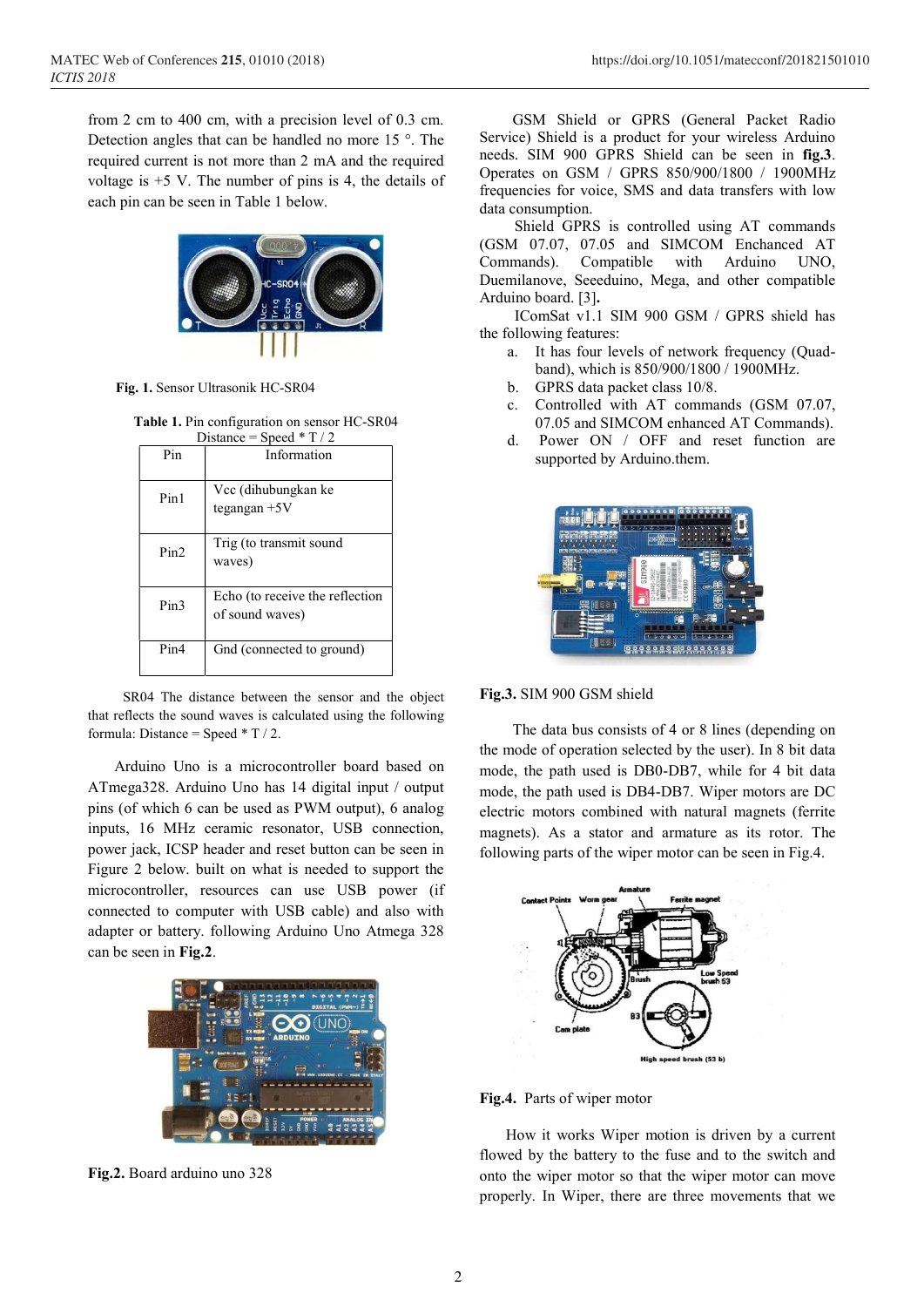often see that is slow (Low Speed), fast (High Speed) and slowly timed (Intermittent). Here is the movement of wiper motor seen in fig.5.



Fig.5. Movement of Wiper Motor

A relay is a device that operates on the basis of electromagnetics to drive a number of compacted contactors or an electronic switch which can be controlled from other electronic circuits by utilizing electric power as its energy source. The contactor will be closed (on) or open (die) due to the induced magnetic induction effect of the coil (inductor) when electrified.

Relay consists of 3 main parts, namely:

- 1. Common, is a part that is connected with Normally Close (under normal circumstances).
- 2. Coils (coils), are the main components of relays used to create magnetic fields.
- 3. Contact, which consists of Normally Close and Normally Open.

### 3 Experiment and Analysis

This test is done to find out the readability of sensors HC-SR04 and GSM shield, as shown in fig 6.



Fig.6. Block Diagram Prototype Premium Theft Detection on Microcontroller Based Truck Tank Using SMS Media (Short Message Service)

 Tests performed at the measurement point (TP) can be seen in fig.7. Where measurements are made on the trigger pin and echo (sensor data) of the ultrasonic sensor.



Fig.7. Trigger Voltage Measurement Circuit (TP1) and echo (TP2)

|  |  | Table 2. Result of testing sensor distance |  |  |
|--|--|--------------------------------------------|--|--|
|--|--|--------------------------------------------|--|--|

| N <sub>o</sub> | Actual distance<br>(cm) | distance<br>sensor (cm) | Eror<br>$\frac{0}{0}$ |
|----------------|-------------------------|-------------------------|-----------------------|
| $\mathbf{1}$   | $10 \text{ cm}$         | 10.06                   | $0.6\%$               |
| $\overline{2}$ | $20 \text{ cm}$         | 21.00                   | $5\%$                 |
| 3              | $30 \text{ cm}$         | 32.37                   | 7.9%                  |
| $\overline{4}$ | $40 \text{ cm}$         | 43.65                   | $9.02\%$              |
| 5              | $50 \text{ cm}$         | 54.51                   | 9.20%                 |
| 6              | $60 \text{ cm}$         | 65.56                   | 10.90 %               |
| $\tau$         | $70 \text{ cm}$         | 77.68                   | 13.70 %               |
| 8              | 80 cm                   | 90.96                   | 13.20 %               |
| 9              | 90 cm                   | 101.88                  | 14.10 %               |
| 10             | 100 cm                  | 114.19                  | 13.70 %               |

From the results of Ultrasonic HC-SR04 sensor testing at the distance of the readable sensor with the distance measured manually (actual distance) there is a value difference (+) indicates that the tool made the measurement result is greater than the actual tool. In addition, measurement errors can also occur due to rounding of calculations at the time of making the program.

Using calculations below:

$$
\rho = m/v
$$
  
\nV = 1 liter = 1 [(dm)]^3 = 1/1000 m<sup>3</sup>  
\nInformation:  
\n
$$
\rho = density (premium = 760 kg / m3)
$$
  
\nm = mass (kg)  
\nv = volume (m<sup>3</sup>)

Here's a measurement table between the premium distance with the sensor: